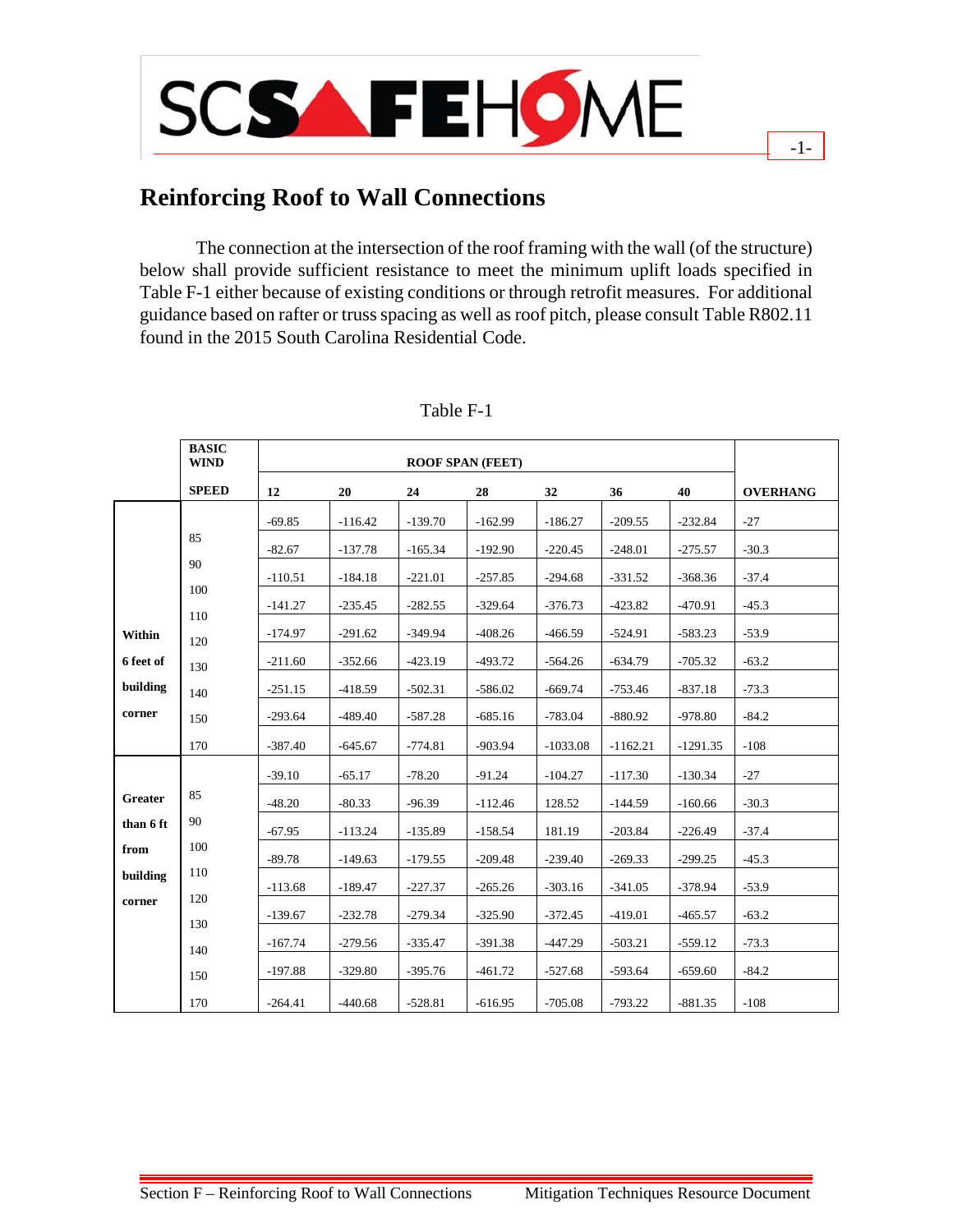

# **Note: Retrofitting of the roof-to-wall connection to meet or exceed uplift requirements shall be performed on ALL structures where the roof covering is being replaced as part of the program.**

-2-

*Exception: Retrofitting of the existing roof-to-wall connection is not necessary where it can be demonstrated by code adoption date documentation and permit issuance date that existing roof-to-wall connections and/or roof-to-foundation connections meet or exceed the load path requirements for the 2015 South Carolina Building Code.* 

Any questions regarding the uplift requirements for a specific structure should be referred to structural engineer licensed in the State of South Carolina. As an alternative to site-specific engineered design, the prescriptive retrofit solutions provided in **Sections A through F** shall be accepted as meeting the roof-to-wall connection retrofit requirements of the South Carolina Safe Home Grant Program.

### *Note: These methods are similar to the requirements for the Institute of Business and Home Safety (IBHS), FORTIFIED standards.*

#### **Choosing Roof to Wall Connectors**

In addition to following the processes detailed below, the selection of the proper metal connector is also important. The connector must meet the necessary uplift requirements but also be applicable to an appropriate installation on the home. Connectors shall not be modified from their original shape unless intended by the manufacturer. Also keep in mind some homes may require different connectors throughout various locations on the home as one specific connector may not work for all the roof to wall intersections.

Finally, research should be done prior to selecting the connectors for each project as some manufacturers now offer screws that can serve the same specifications as a connector. Using these if applicable to the specific home, can save time, add ease of installation and be comparable in uplift resistance as a connector. Photographic documentation of the connectors used must be provided in the SC Safe Home Reimbursement Request Packet.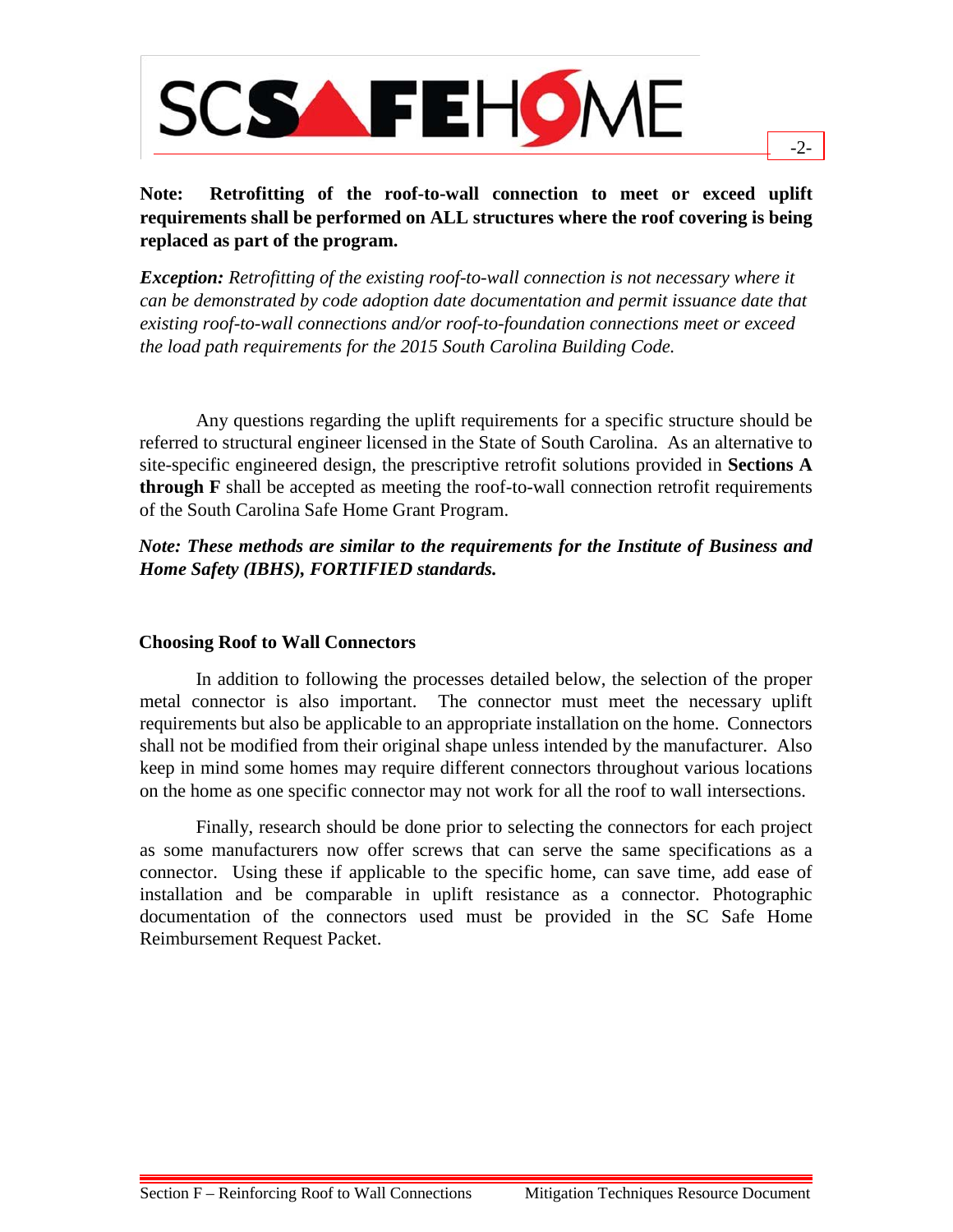

#### **Section A: Access for Retrofitting Roof to Wall Connections.**

These methods are not intended to limit the means for gaining access to the structural elements of the roof and wall for the purposes of retrofitting the connection. The retrofit of roof to wall connections may be accessible through the area under the eave, from above through the roof, or from the interior of the house. Methods for access also include removal of roof panels or sections thereof or removal of portions of roof paneling at selected locations large enough for access, viewing, and installing the retrofit connectors and fasteners.

Where panels or sections are removed, the removed portions shall not be reused. New paneling shall be used and fastened with nails described below:

8d ring shank nails with round heads and the following minimum dimensions:

- 1. 0.113" nominal shank diameter
- 2. Ring diameter a minimum of 0.012" greater than shank diameter
- 3. 16 to 20 rings per inch.
- 4. A minimum 0.280" full round head diameter
- 5. Ring shank to extend a minimum of  $1\frac{1}{2}$  from the tip of the nail.
- 6. Minimum 2 3/8" nail length.

If partial roof panels are removed such as access holes cut in the deck, the holes shall be deemed adequately repaired if a patch of paneling is installed with no gap greater than  $\frac{1}{2}$  between the patch and the existing sheathing and if the patch is supported using one of the following methods:

- (a) Solid 1 ½" lumber shall fully support the patch and shall be secured to the existing sheathing with  $#8$  by 1 ¼" screws spaced a minimum of 3" around the perimeter with screws a minimum of 3<sup>4"</sup> inch from the near edge of the hole. The patch shall be secured to the lumber with  $#8 \times 1 \frac{1}{4}$ " screws spaced on a grid not greater than 6" by 6" with no fewer than 2 screws.
- (b) Holes that extend horizontally from a roof framing member to an adjacent roof framing member that are less than or equal to 7" wide along the slope of the roof shall be supported by minimum of 2x4 lumber whose face is attached to each roofing framing members using a minimum of 2 each 3-inch long fasteners (#8 screws or 10d common nails) connecting the two. The patch shall have attached to its bottom running horizontally a minimum of 2x4 either flat wise or on edge secured with #8 x 1 ¼" screws a maximum of 4 inches on center and no more distant from the end of the added lumber than 3 inches. The patch shall be secured with two #8 x  $1\frac{1}{4}$ " screws to each support member.

-3-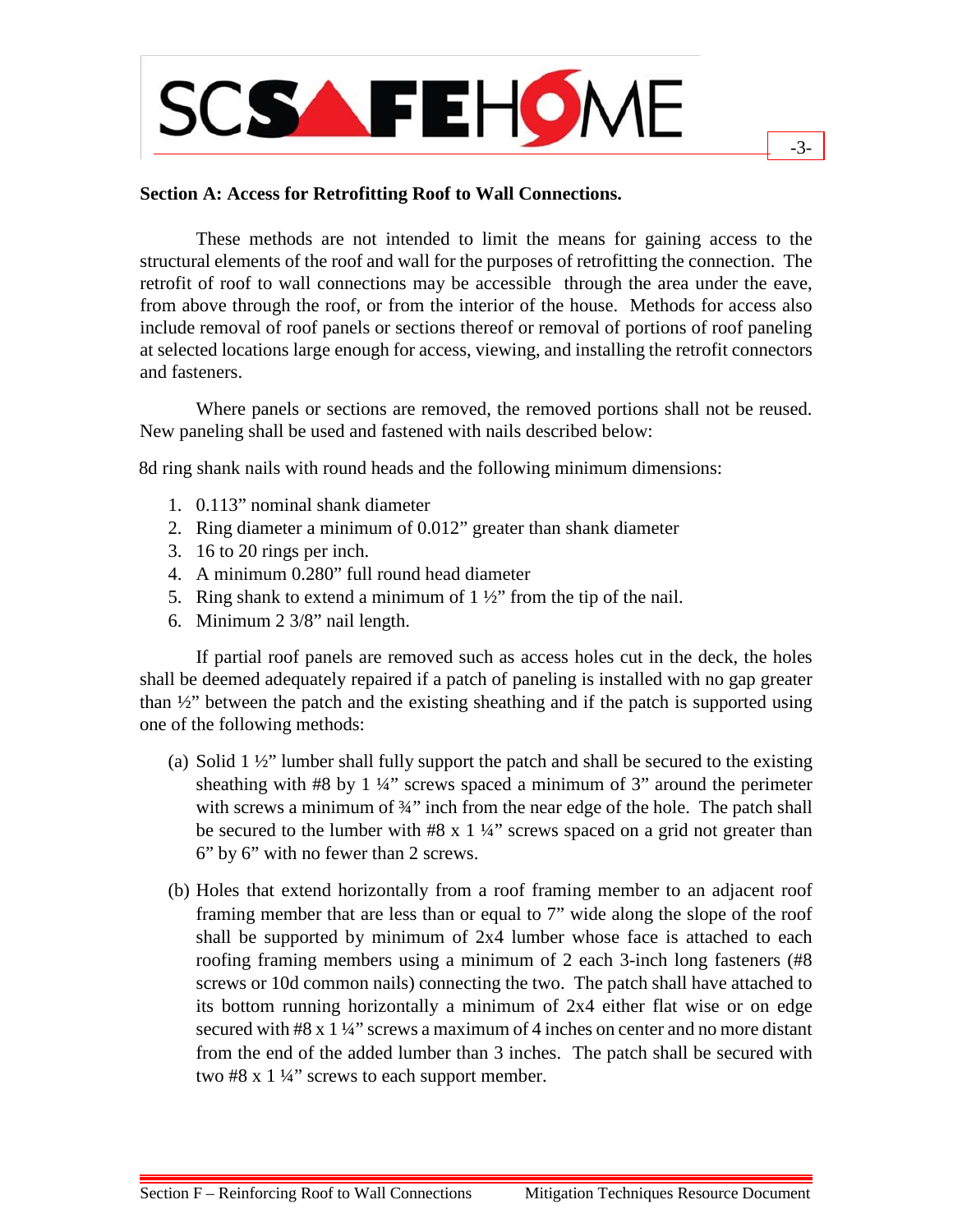

**B. Partially Inaccessible Straps:** Where part of an existing strap is inaccessible and if the portion of the strap that is observed is fastened in compliance with these requirements, the inaccessible portion of the strap shall be presumed to comply with these requirements.

-4-

**C. Prescriptive Method for Gable Roofs on a Wood Frame Wall.** At a minimum, the anchorage of each of the exposed rafters or truss within 6 feet of the corner along the exterior wall on each side of each gable end shall be inspected. Wherever a strap is missing, or an existing strap has fewer than three fasteners on each end, approved straps, ties or right-angle brackets with a minimum uplift capacity of 500 lbs. shall be installed that connect each rafter or truss to the top plate below. Adding fasteners to existing straps shall be allowed in lieu of adding a new strap provided the strap is manufactured to accommodate at least 4 fasteners at each end. Wherever access makes it possible (without damage of the wall or soffit finishes), both top plate members shall be connected to the stud below using a stud to plate connector with a minimum uplift capacity of 500 lbs. Use of straps that connect directly from the rafter or truss to the wallstud below shall be allowed as an alternate provided the two members align with no more than  $1 \frac{1}{2}$  offset.

**D. Prescriptive Method for Gable Roofs on a Masonry Wall.** At a minimum, the anchorage of each of the exposed rafters or truss within 6 feet of the corner along the exterior wall on each side of each gable end shall be inspected. Wherever a strap is missing or an existing strap has fewer than four fasteners on each end, approved straps, ties or right angle gusset brackets with a minimum uplift capacity of 500 lbs. shall be installed that connect each rafter or truss to the top plate below or directly to the masonry wall using approved masonry screws that will provide at least a 2-1/2 embedment into the concrete or masonry. When the straps or right-angle gusset brackets are attached to a wood sill plate, the sill plate shall be anchored to the concrete masonry wall below. This anchorage shall be accomplished by installing ¼" diameter masonry screws, each with supplementary ¼" washer, having sufficient length to develop a 2-1/2" embedment into the concrete and masonry. These screws shall be installed within 4" of the truss or rafter on both sides of each interior rafter or truss and on the accessible wall side of the gable end truss or rafter.

**E. Prescriptive Method for Hip Roofs on a Wood Frame Wall.** Unless it is possible to verify through non-destructive inspection or from plans prepared by a design professional that the roof structure is anchored at least as well as outlined below, access shall be provided at a minimum to the hip rafter (commonly known as a "king jack"), to the hip girder and at each corner of the hip roof. The hip rafter, the hip girder and the rafters/trusses adjacent to the hip girder that are not anchored with a strap having at least four fasteners on each end, shall be connected to the top plate below using a strap or a right angle gusset bracket having a minimum uplift capacity of 500 lbs. Adding fasteners to existing straps shall be allowed in lieu of adding a new strap provided the strap is manufactured to accommodate at least 4 fasteners at each end. Wherever access makes it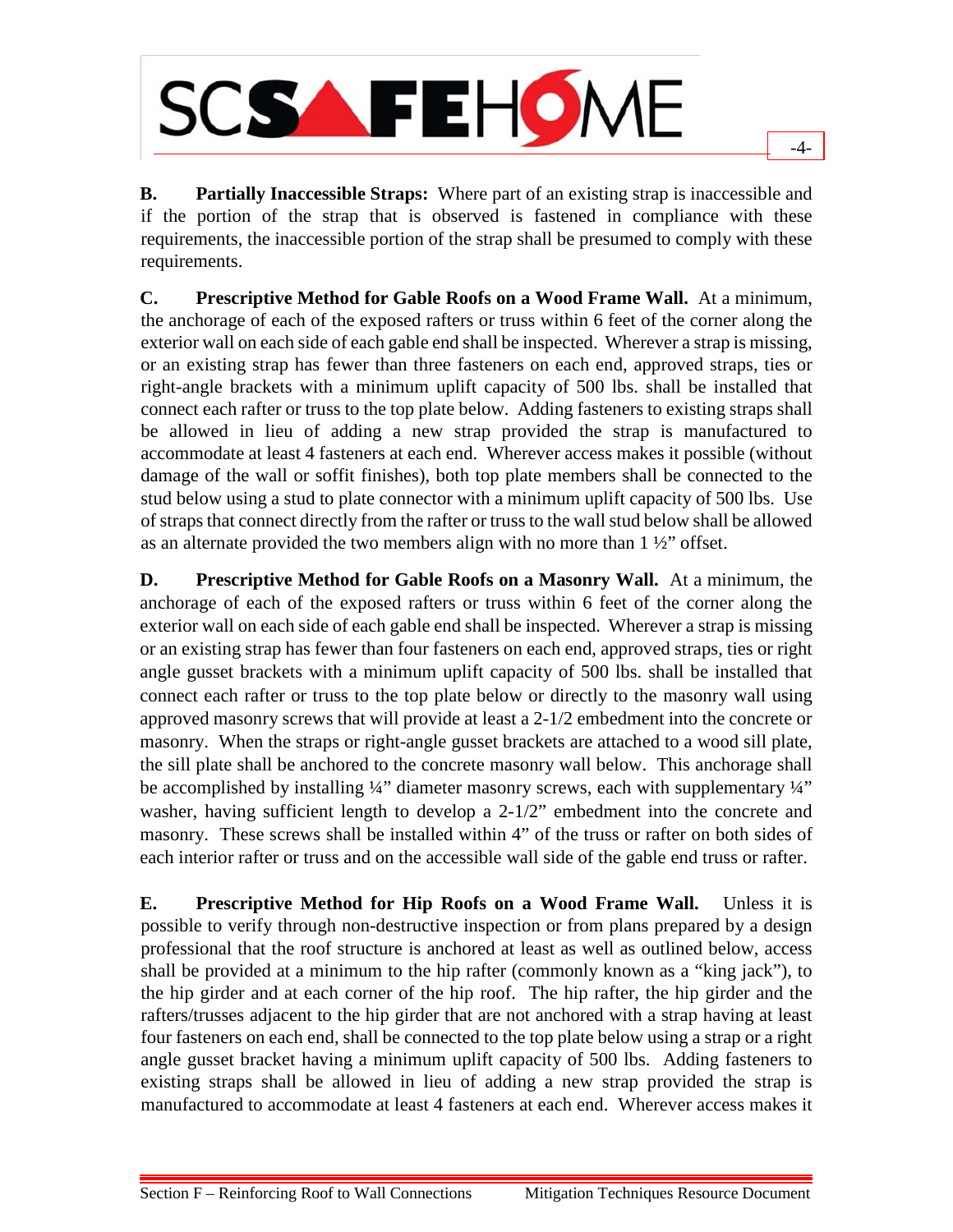

possible (without damage of the wall or soffit finishes), both top plate members shall be connected to the stud below using a stud to plate connector with a minimum uplift capacity of 500 lbs. Use of straps that connect directly from the hip rafter, hip girder or adjacent rafters/trusses to the wall stud below shall be allowed as an alternate provided the two members align with no more that 1-1/2" offset.

-5-





Adding fasteners to existing house after removing roof sheathing.

**F. Prescriptive Method for Hip Roofs on a Masonry Wall.** Unless it is possible to verify through non-destructive inspection or from plans prepared by a design professional that the roof structure is anchored at least as well as outlined below, access shall be provided at a minimum to the hip rafter (commonly known as a "king jack"), to the hip girder and at each corner of the hip roof. The hip rafter, the hip girder and the rafters/trusses adjacent to the hip girder that are not anchored with a strap having at least four fasteners